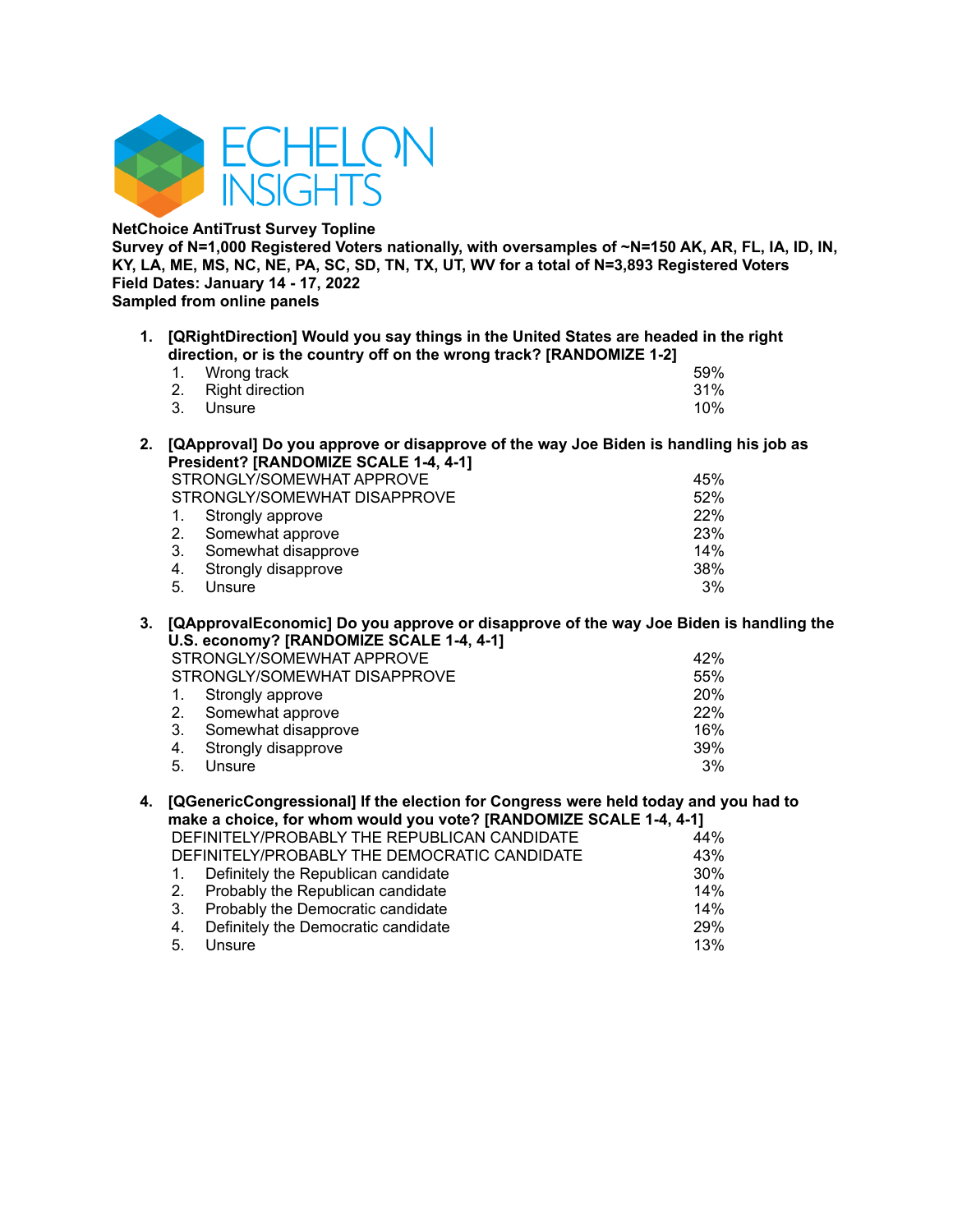| 5. [QIssues] If you had to choose just one, which would you say is the biggest issue facing |
|---------------------------------------------------------------------------------------------|
| the country today? [RANDOMIZE 1-12]                                                         |

| $\mathbf{1}$ . | COVID-19                        | 28%   |
|----------------|---------------------------------|-------|
| 2.             | The economy and inflation       | 26%   |
| 3.             | Healthcare                      | 7%    |
| 4.             | Immigration                     | 6%    |
| 5.             | National security               | 5%    |
| 6.             | The environment                 | 5%    |
| 7.             | Crime and public safety         | 5%    |
| 8.             | Jobs                            | 4%    |
| 9.             | Income inequality               | 4%    |
| 10.            | Education                       | 3%    |
| 11.            | Criminal justice reform         | 2%    |
| 12.            | Regulating the tech industry    | $1\%$ |
| 13.            | Something else (Please specify) | 4%    |
| 14.            | Unsure                          | 2%    |

## **6. [QIssueVote] Which of the following issues are likely to impact your vote in the 2022 midterms? [RANDOMIZE 1-12] [SELECT MULTIPLE]**

| 1.  | The economy and inflation       | 53% |
|-----|---------------------------------|-----|
| 2.  | COVID-19                        | 44% |
| 3.  | Healthcare                      | 33% |
| 4.  | Immigration                     | 27% |
| 5.  | Crime and public safety         | 27% |
| 6.  | Jobs                            | 25% |
| 7.  | National security               | 24% |
| 8.  | The environment                 | 20% |
| 9.  | Income inequality               | 19% |
| 10. | Education                       | 16% |
| 11. | Criminal justice reform         | 14% |
| 12. | Regulating the tech industry    | 7%  |
| 13. | Something else (Please specify) | 5%  |
| 14. | None of these                   | 6%  |

### **7. [Enjoy Battery] How much, if at all, do you enjoy using each of the following tech services in their current form? [RANDOMIZE] [DISPLAY AS GRID 5 PER PAGE]**

| 1. Enjoy a lot<br>2. Enjoy a little                                                                                          | very much                                              |                                                                                    |                                           |                                              |                                                         |                                                   |                                                           |                                           |
|------------------------------------------------------------------------------------------------------------------------------|--------------------------------------------------------|------------------------------------------------------------------------------------|-------------------------------------------|----------------------------------------------|---------------------------------------------------------|---------------------------------------------------|-----------------------------------------------------------|-------------------------------------------|
| <b>Google Search</b><br>Google Maps<br><b>Amazon Prime</b>                                                                   | <b>ENJOY A</b><br>LOT /<br>LITTLE<br>86%<br>80%<br>68% | <b>DO NOT</b><br><b>ENJOY</b><br><b>VERY</b><br>MUCH /<br>AT ALL<br>6%<br>7%<br>5% | 1.<br>Enjoy a<br>lot<br>59%<br>45%<br>47% | 2.<br>Enjoy a<br>little<br>28%<br>35%<br>21% | 3.<br>Do not<br>enjoy<br>very<br>much<br>4%<br>6%<br>3% | 4.<br>Do not<br>enjoy at<br>all<br>2%<br>1%<br>2% | 5.<br>I do not<br>use this<br>service<br>6%<br>11%<br>25% | 6.<br>Unsure<br>$1\%$<br>2%<br>$2\%$      |
| <b>Amazon Video</b><br>Google Play<br><b>Apple App Store</b><br><b>Amazon Music</b><br><b>Apple Music</b><br><b>WhatsApp</b> | 54%<br>51%<br>45%<br>42%<br>35%<br>29%                 | 10%<br>5%<br>8%<br>7%<br>5%<br>4%<br>7%                                            | 34%<br>27%<br>24%<br>22%<br>21%<br>15%    | 21%<br>24%<br>21%<br>20%<br>14%<br>14%       | 3%<br>6%<br>4%<br>4%<br>3%<br>4%                        | 2%<br>2%<br>2%<br>2%<br>2%<br>3%                  | 38%<br>37%<br>45%<br>50%<br>59%<br>61%                    | 1%<br>$2\%$<br>3%<br>3%<br>2%<br>3%<br>3% |
|                                                                                                                              |                                                        | 65%<br><b>Facebook Messenger</b>                                                   | 3. Do not enjoy                           | at all<br>37%                                | 4. Do not enjoy<br>28%                                  | 7%                                                | 5. I do not use<br>this service<br>3%                     | 6. Unsure<br>24%                          |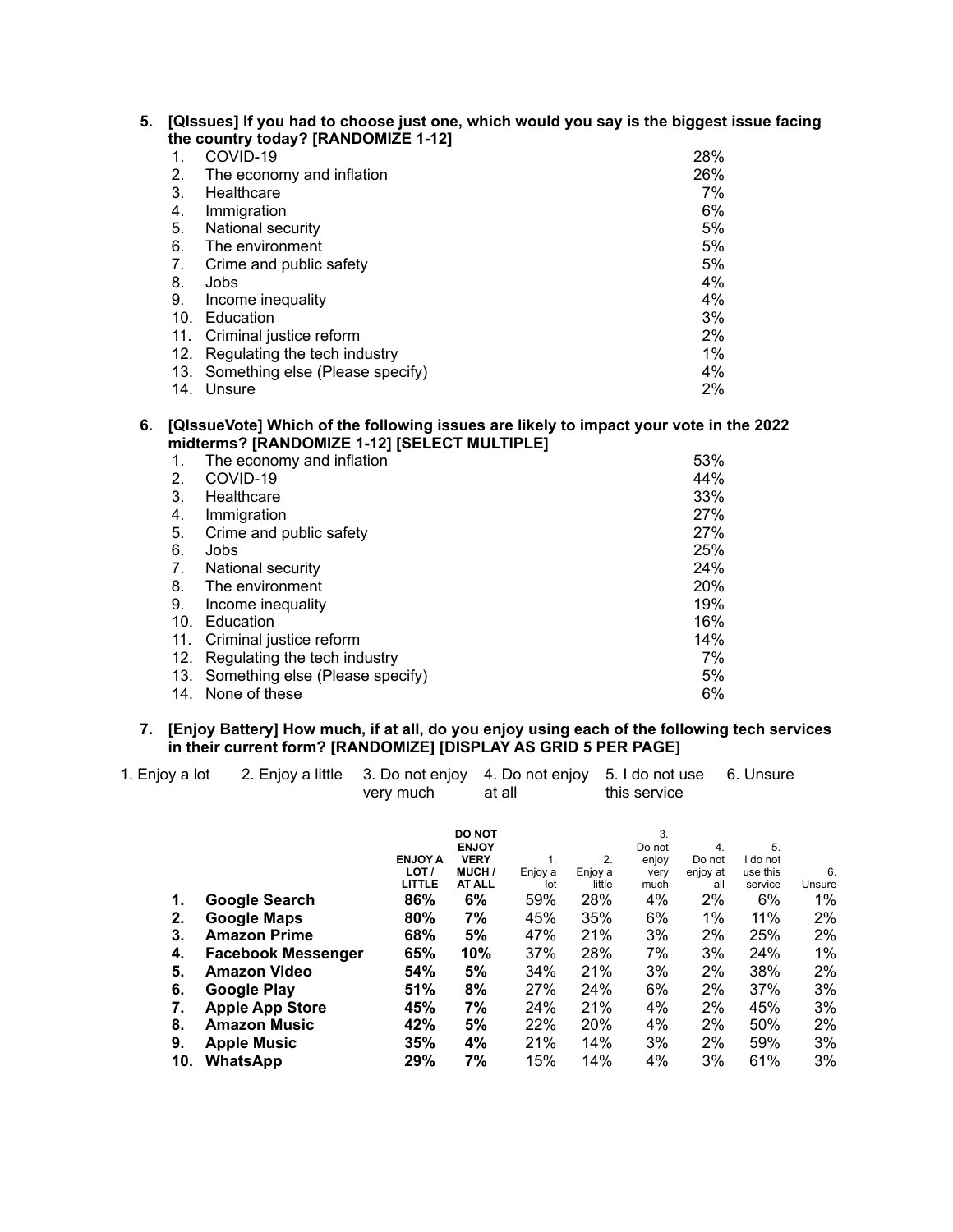| 8. |    | [QUseEasy] Do services offered by Amazon, Apple, Google, and other tech companies<br>generally make your life easier or harder? [RANDOMIZE SCALE 1-5, 5-1] |     |
|----|----|------------------------------------------------------------------------------------------------------------------------------------------------------------|-----|
|    |    | <b>MUCH/SOMEWHAT EASIER</b>                                                                                                                                | 73% |
|    |    | MUCH/SOMEWHAT HARDER                                                                                                                                       | 7%  |
|    | 1. | Much easier                                                                                                                                                | 40% |
|    | 2. | Somewhat easier                                                                                                                                            | 33% |
|    | 3. | No difference                                                                                                                                              | 13% |
|    | 4. | Somewhat harder                                                                                                                                            | 4%  |
|    | 5. | Much harder                                                                                                                                                | 3%  |
|    | 6. | I don't use services offered by these companies                                                                                                            | 6%  |
|    |    | Unsure                                                                                                                                                     | 2%  |

**9. [QPrimeMember] The current Amazon Prime membership includes guaranteed two-day delivery, easy returns, Amazon Music, Prime Video, among other services.**

**As a customer, which is the most important aspect of your Amazon Prime membership? [RANDOMIZE 1-4]**

| $\sim$ 1. | Guaranteed two-day delivery | 35% |
|-----------|-----------------------------|-----|
|           | 2. Prime Video              | 18% |
|           | 3. Easy returns             | 12% |
|           | 4. Amazon Music             | 5%  |
|           | 5. I am not a Prime member  | 27% |
| 6.        | Unsure                      | 3%  |

**10. [QRegulateSupport] Would you support or oppose new regulations on online services like Amazon Prime, Google Search, and the Apple App Store? [RANDOMIZE SCALE 1-4, 4-1]**

|     | STRONGLY/SOMEWHAT SUPPORT |  | 47% |
|-----|---------------------------|--|-----|
|     | STRONGLY/SOMEWHAT OPPOSE  |  | 26% |
| 1.  | Strongly support          |  | 22% |
| 2.  | Somewhat support          |  | 24% |
| -3. | Somewhat oppose           |  | 15% |
| 4.  | Strongly oppose           |  | 11% |
| 5.  | Unsure                    |  | 27% |

**11. [QRegulateFocus] Some politicians are proposing new regulations for online services like Amazon Prime, Google Search, and the Apple App Store.**

**Do you think this should be a top priority for politicians, or do you think other issues are more important right now? [RANDOMIZE 1-2]**

| 1. Other issues are more important right now | 72% |
|----------------------------------------------|-----|
| 2. This should be a top priority             | 18% |
| 3. Unsure                                    | 10% |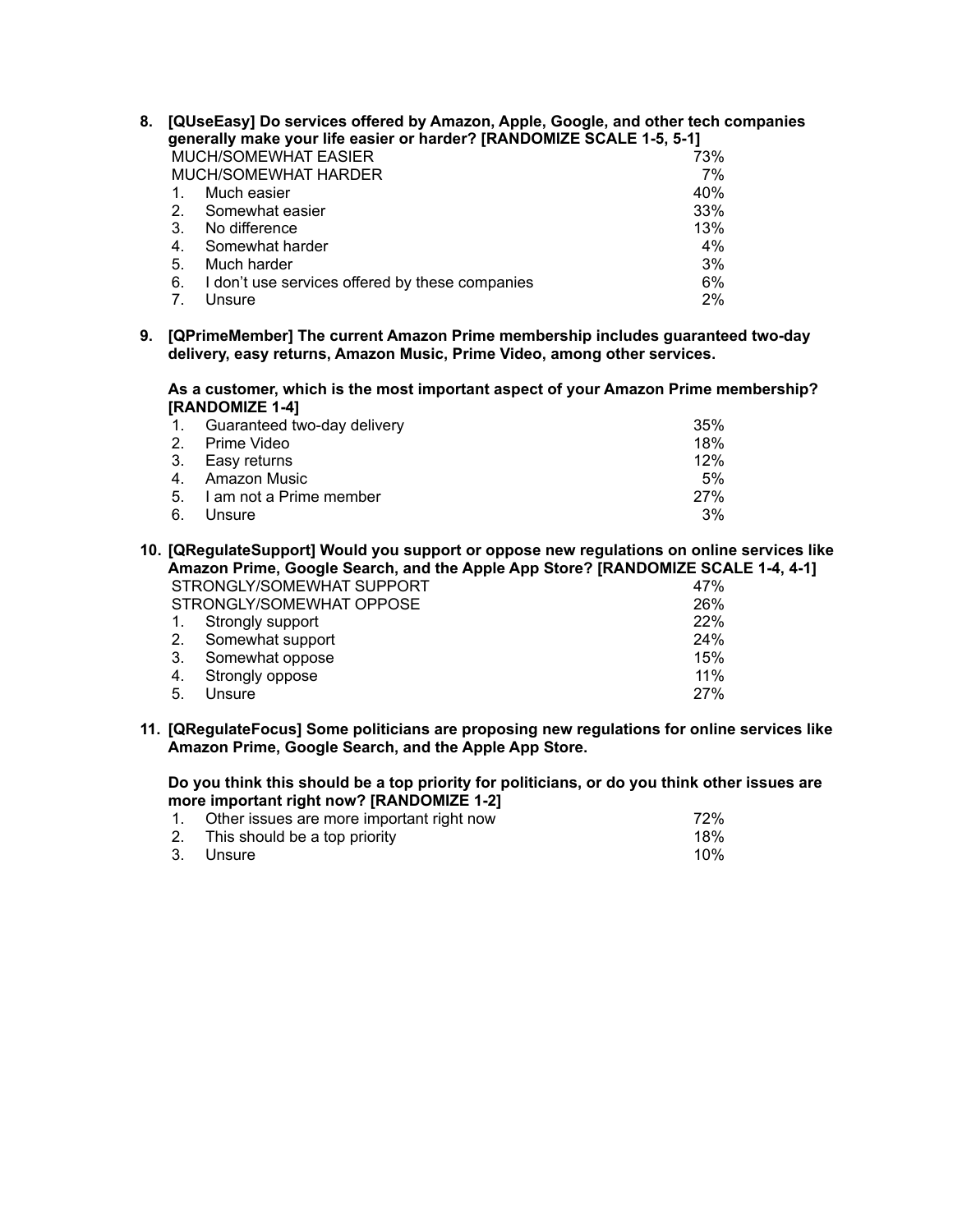**12. [QTopInternetPriority] Which of the following internet or technology issues should be the biggest priority for Congress? Select up to three. [RANDOMIZE 1-10] [SELECT MULTIPLE, UP TO THREE]**

| 1.  | Protecting against cyberattacks                           | 41%   |
|-----|-----------------------------------------------------------|-------|
| 2.  | Protecting children from predators online                 | 40%   |
| 3.  | Protecting users' privacy and data from bad actors        | 32%   |
| 4.  | Fighting misinformation and disinformation online         | 29%   |
| 5.  | Protecting free speech online and opposing censorship     | 22%   |
| 6.  | Stopping online bullying and harassment                   | 20%   |
| 7.  | Protecting children from ad targeting online              | 19%   |
| 8.  | Limiting sales of user data for advertising               | 14%   |
| 9.  | Ensuring leading American companies can compete with      |       |
|     | foreign competitors                                       | 13%   |
| 10. | Breaking up big technology companies to make them smaller | 12%   |
| 11. | Something else (Please specify)                           | $1\%$ |
| 12. | None of these                                             | $2\%$ |
|     | 13. Unsure                                                | 4%    |

**13. [QTechPriority] Which of the following is a greater priority for you when it comes to tech companies and online services? [RANDOMIZE 1-2]**

| 1. Privacy and data security online         | 76% |
|---------------------------------------------|-----|
| 2. Reforming competition and antitrust laws | 16% |
| 3. Unsure                                   | 8%  |

**14. [QPrimeSupport] Would you support or oppose a law that could eliminate some of the services offered by Amazon Prime, such as next-day or two-day delivery? [RANDOMIZE SCALE 1-4, 4-1]**

|                | STRONGLY/SOMEWHAT SUPPORT | 25% |
|----------------|---------------------------|-----|
|                | STRONGLY/SOMEWHAT OPPOSE  | 57% |
| $\mathbf{1}$ . | Strongly support          | 13% |
|                | 2. Somewhat support       | 13% |
| 3.             | Somewhat oppose           | 18% |
| 4.             | Strongly oppose           | 39% |
| 5.             | Unsure                    | 18% |

**15. [QPrimeVote] Would you be more or less likely to vote for someone who supports a law that could eliminate some of the services offered by Amazon Prime, such as next-day or two-day delivery? [RANDOMIZE SCALE 1-5, 5-1]**

|    | MUCH/SOMEWHAT MORE LIKELY       | <b>20%</b> |
|----|---------------------------------|------------|
|    | MUCH/SOMEWHAT LESS LIKELY       | 46%        |
|    | 1. Much more likely             | 10%        |
|    | 2. Somewhat more likely         | 9%         |
|    | 3. Neither more nor less likely | <b>20%</b> |
|    | 4. Somewhat less likely         | 15%        |
|    | 5. Much less likely             | 31%        |
| 6. | Unsure                          | 14%        |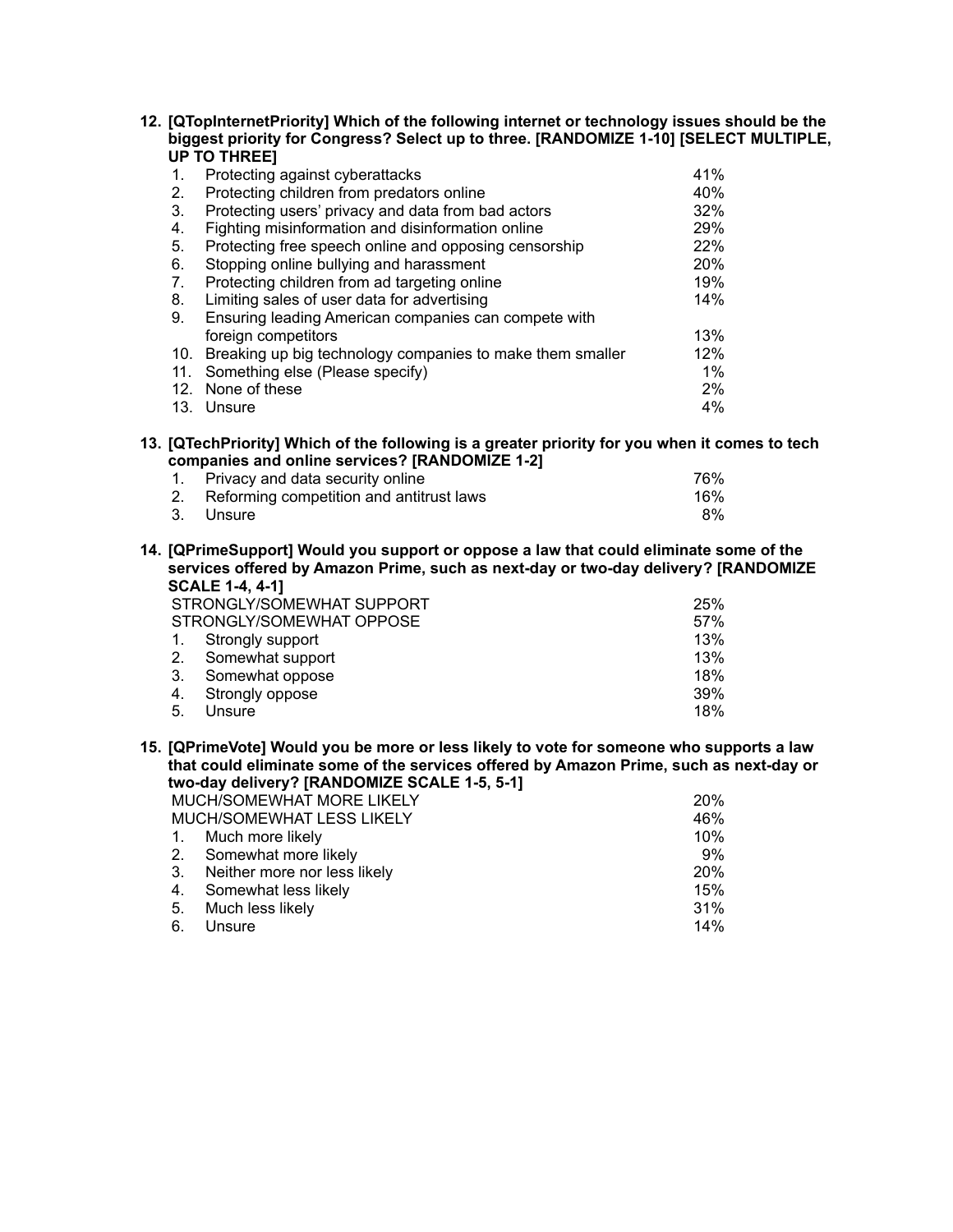**16. [QServiceRegulate] Politicians are considering a law that would regulate and restrict some popular online services such as Amazon Prime, Google Search, and Apple's App Store. Proponents of these laws say that they will protect competition, while opponents say they will harm services Americans rely on.**

|             | Would you support or oppose such a law? [RANDOMIZE SCALE 1-4, 4-1] |     |
|-------------|--------------------------------------------------------------------|-----|
|             | STRONGLY/SOMEWHAT SUPPORT                                          | 26% |
|             | STRONGLY/SOMEWHAT OPPOSE                                           | 52% |
| $1_{\cdot}$ | Strongly support                                                   | 10% |
|             | 2. Somewhat support                                                | 16% |
| 3.          | Somewhat oppose                                                    | 23% |
| 4.          | Strongly oppose                                                    | 30% |
| 5.          | Unsure                                                             | 22% |

**17. [QSizeRegulate] Some lawmakers introduced proposals that would regulate businesses offering online tech services above a certain size while their offline (brick and mortar) competitors would not be subjected to the same regulation.**

**Do you think it is fair or unfair for lawmakers to treat businesses differently solely because of their size? [RANDOMIZE 1-2]**

| 1. Fair   | 27% |
|-----------|-----|
| 2. Unfair | 49% |
| 3. Unsure | 25% |

**18. [QRegulateShare] Do you support or oppose requiring American businesses like Google and Amazon to share user data and access to their networks and infrastructure with foreign companies? [RANDOMIZE SCALE 1-4, 4-1]**

|    | STRONGLY/SOMEWHAT SUPPORT | <b>20%</b> |
|----|---------------------------|------------|
|    | STRONGLY/SOMEWHAT OPPOSE  | 66%        |
| 1. | Strongly support          | 9%         |
|    | 2. Somewhat support       | 11%        |
| 3. | Somewhat oppose           | 19%        |
| 4. | Strongly oppose           | 47%        |
| 5. | Unsure                    | 14%        |
|    |                           |            |

**19. [QRegulateForeign] Would you support or oppose regulating American tech services if doing so would advantage companies from foreign countries looking to compete with the United States? [RANDOMIZE SCALE 1-4, 4-1]**

| STRONGLY/SOMEWHAT SUPPORT | 26% |
|---------------------------|-----|
| STRONGLY/SOMEWHAT OPPOSE  | 53% |
| 1. Strongly support       | 11% |
| 2. Somewhat support       | 15% |
| 3. Somewhat oppose        | 20% |
| 4. Strongly oppose        | 32% |
| 5. Unsure                 | 21% |

**20. [QRegulateEqual] Which of the following comes closest to your view, even if neither is exactly right?**

| New regulations on companies within the same industry should [RANDOMIZE 1-2] |            |
|------------------------------------------------------------------------------|------------|
| 1. Be applied to all companies within that industry equally                  | 62%        |
| 2. Only be applied to that industry's largest companies                      | <b>20%</b> |
| 3. Unsure                                                                    | 18%        |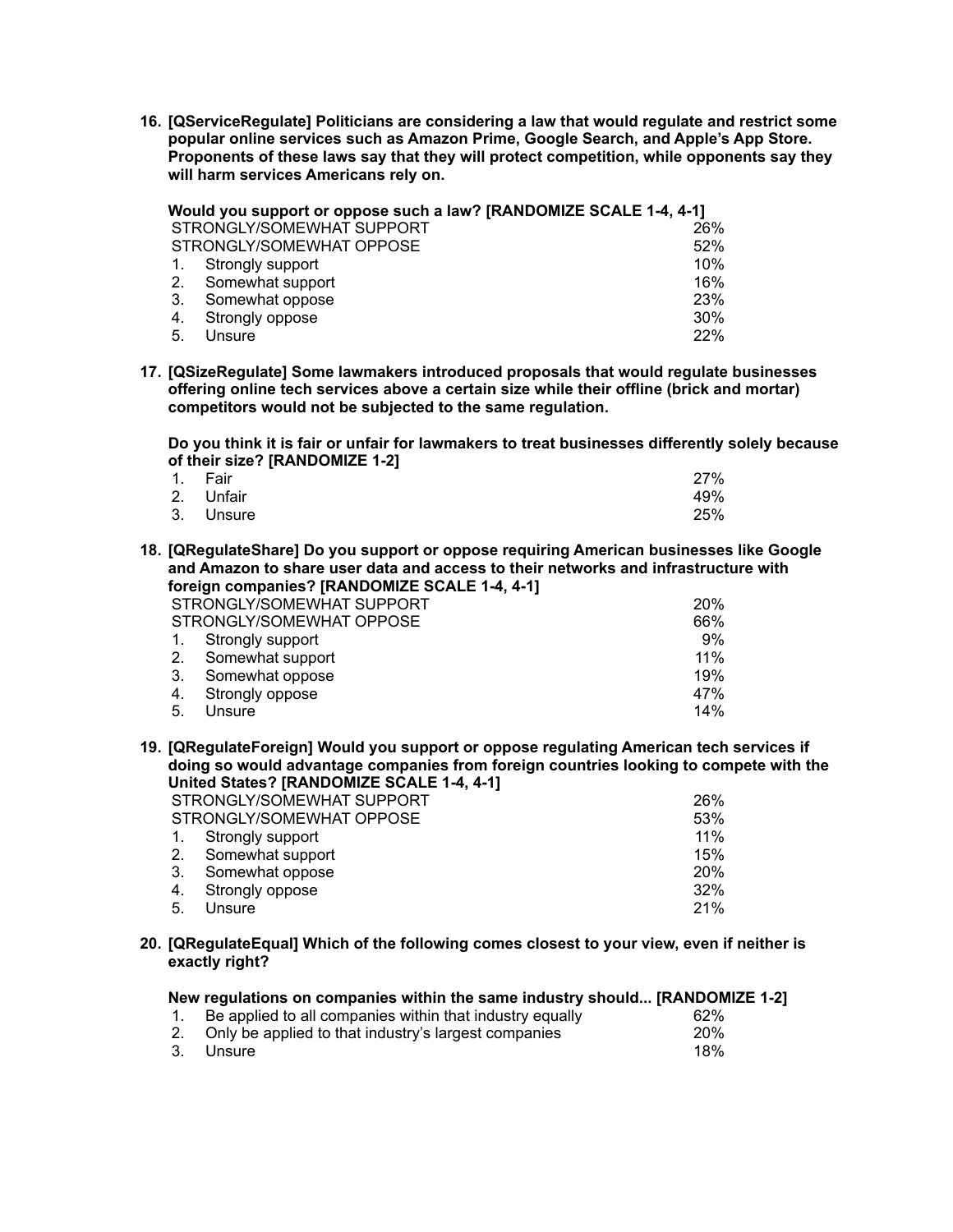|                                                                                                                                                                                                                                 | 21. [QRegulatePrice] Do you think more government regulation of digital services like Google<br>Search, Amazon Prime, and Apple's App Store would increase or decrease the price of<br>goods and services online? [RANDOMIZE 1-2] |     |
|---------------------------------------------------------------------------------------------------------------------------------------------------------------------------------------------------------------------------------|-----------------------------------------------------------------------------------------------------------------------------------------------------------------------------------------------------------------------------------|-----|
| $1_{-}$                                                                                                                                                                                                                         | Regulation would increase prices                                                                                                                                                                                                  | 54% |
| 2.                                                                                                                                                                                                                              | Regulation would decrease prices                                                                                                                                                                                                  | 19% |
| 3.<br>Unsure                                                                                                                                                                                                                    |                                                                                                                                                                                                                                   | 27% |
|                                                                                                                                                                                                                                 | 22. [QRegulateChain] Do you think more government regulation of digital services like<br>Amazon Prime and Google Shopping would make supply chain issues better or worse?<br>[RANDOMIZE 1-2]                                      |     |
| <b>Better</b><br>1 <sup>1</sup>                                                                                                                                                                                                 |                                                                                                                                                                                                                                   | 25% |
| 2. Worse                                                                                                                                                                                                                        |                                                                                                                                                                                                                                   | 42% |
| 3.<br>Unsure                                                                                                                                                                                                                    |                                                                                                                                                                                                                                   | 32% |
|                                                                                                                                                                                                                                 | 23. [QRegulateEUAsia] Do you think more government regulation of American companies like<br>Google and Amazon will make America more or less competitive against foreign<br>companies in Asia and Europe? [RANDOMIZE 1-2]         |     |
| 1.                                                                                                                                                                                                                              | More competitive                                                                                                                                                                                                                  | 33% |
| 2.                                                                                                                                                                                                                              | Less competitive                                                                                                                                                                                                                  | 37% |
| 3.<br>Unsure                                                                                                                                                                                                                    |                                                                                                                                                                                                                                   | 30% |
| right?                                                                                                                                                                                                                          | 24. [QUseValue] Which of the following comes closest to your view, even if neither is exactly                                                                                                                                     |     |
|                                                                                                                                                                                                                                 | Breaking up tech companies like Google, Apple, and Amazon would [RANDOMIZE 1-2]                                                                                                                                                   |     |
| 1.                                                                                                                                                                                                                              | Make the internet easier to use and more valuable to me                                                                                                                                                                           | 28% |
| 2.                                                                                                                                                                                                                              | Make the internet harder to use and less valuable to me                                                                                                                                                                           | 46% |
| 3.<br>Unsure                                                                                                                                                                                                                    |                                                                                                                                                                                                                                   | 26% |
| 25. [QServiceImpact] Do you think laws proposed by politicians to regulate online services<br>like Amazon Prime, Google Search, and the Apple App Store will make these services<br>better or worse? [RANDOMIZE SCALE 1-4, 4-1] |                                                                                                                                                                                                                                   |     |
|                                                                                                                                                                                                                                 | MUCH/SOMEWHAT BETTER                                                                                                                                                                                                              | 29% |
|                                                                                                                                                                                                                                 | <b>MUCH/SOMEWHAT WORSE</b>                                                                                                                                                                                                        | 51% |
| 1.                                                                                                                                                                                                                              | Much better                                                                                                                                                                                                                       | 11% |
| 2.                                                                                                                                                                                                                              | Somewhat better                                                                                                                                                                                                                   | 17% |
| 3.                                                                                                                                                                                                                              | Somewhat worse                                                                                                                                                                                                                    | 31% |
| 4.                                                                                                                                                                                                                              | Much worse                                                                                                                                                                                                                        | 20% |
| 5.<br>Unsure                                                                                                                                                                                                                    |                                                                                                                                                                                                                                   | 20% |

**26. [QRegulateImprove] When it comes to digital services like Amazon Prime, Google Search, and the Apple App Store, do you trust Congress to regulate these services in a way that overall improves these services? [RANDOMIZE 1-2]**

| 1. Yes    | 24% |
|-----------|-----|
| 2. No     | 56% |
| 3. Unsure | 20% |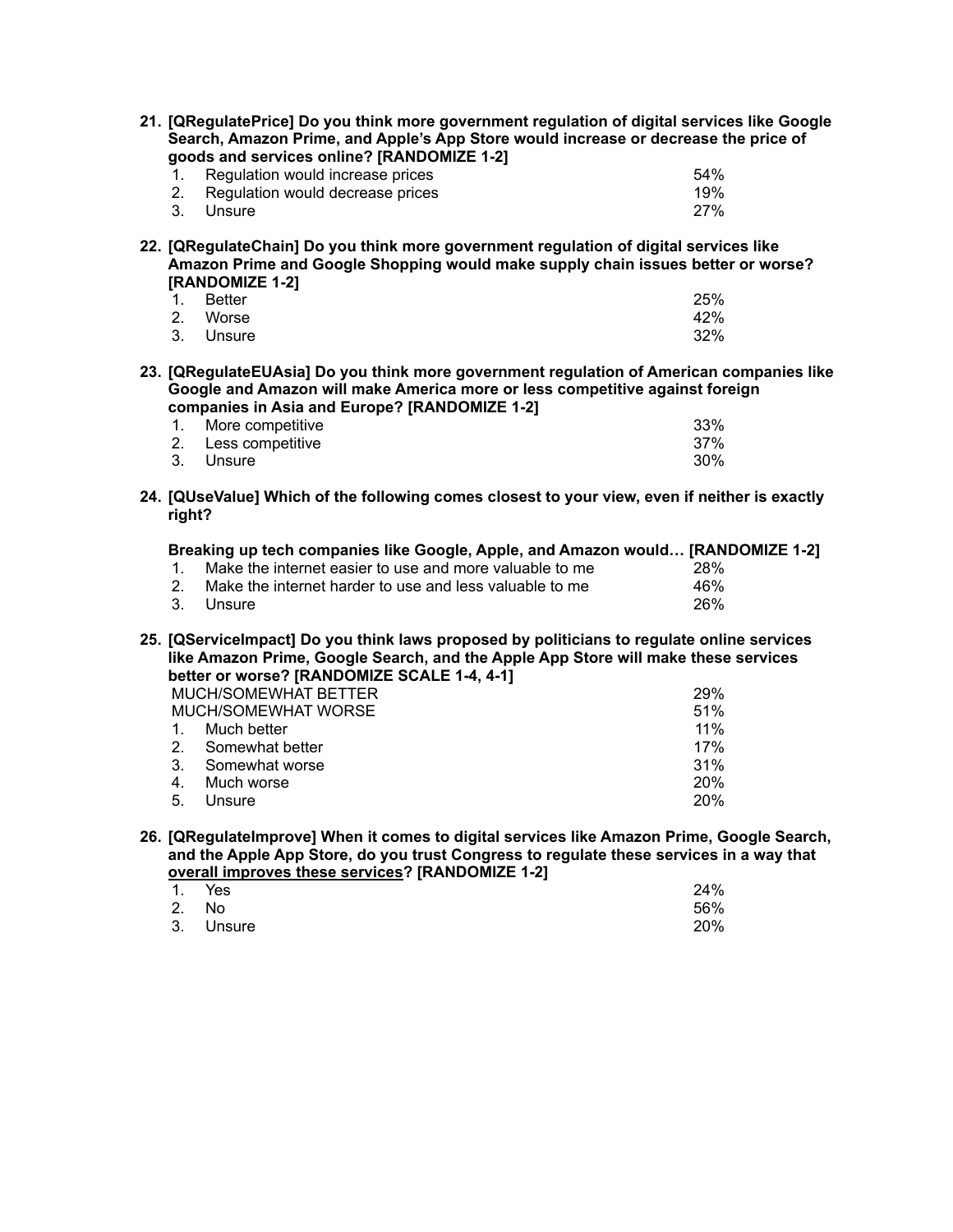# [RANDOMIZE ORDER OF QTRADE QUESTIONS]

**27. [QTradePackage] Some tech companies, like Amazon and Apple, offer customers a package of services rather than having customers sign up for each individual service separately. For example, a subscriber of Amazon Prime has access to a package of services including two-day shipping, music, and video.**

**Do you think these tech companies should or should not be allowed to package their services? [RANDOMIZE 1-2]**

- 1. Tech companies should be allowed to package their services 71%
- 2. Tech companies should not be allowed to package their services  $14\%$
- 3. Unsure 15%
- **28. [QTradeNonTech] Some tech companies, like Amazon and Apple, package some services to offer customers a lower price. Some politicians are trying to pass legislation to ban this practice. Companies across many industries offer similar packages, for example, restaurants and retailers often offer discounts if customers purchase multiple items, and cable companies often discount internet, cable, and telephone services when purchased together. These new regulations would ban tech companies but not non-tech companies from packaging their products and services together.**

**Which of the following comes closest to your view, even if neither is exactly right? [RANDOMIZE 1-2]**

| $\mathbf{1}$ | Tech companies should be held to the same regulatory standard as    |     |
|--------------|---------------------------------------------------------------------|-----|
|              | non-tech companies when it comes to bundling their services         | 59% |
| 2.           | Tech companies should be held to a different regulatory standard as |     |
|              | non-tech companies when it comes to bundling their services         | 22% |
| 3.           | Unsure                                                              | 18% |

**29. [QTradeTwoDay] Amazon Prime's two-day delivery guarantee applies to all Prime products, whether they are sold by Amazon or small- and medium-sized businesses selling their products through Amazon. Some politicians are trying to pass legislation to ban Amazon from offering this Prime benefit to third-party sellers.**

**Do you think the government should or should not ban Amazon from offering Prime two-day delivery to products sold by third-party sellers? [RANDOMIZE 1-2]**

| $1_{\cdot}$    | The government should ban Amazon from offering Prime      |     |
|----------------|-----------------------------------------------------------|-----|
|                | two-day delivery to products sold by third-party sellers  | 15% |
| 2 <sub>1</sub> | The government should not ban Amazon from offering Prime  |     |
|                | two- day delivery to products sold by third-party sellers | 71% |
| 3.             | Unsure                                                    | 14% |

**30. [QTradeSearch] Some search engines, like Google, provide answers to search queries alongside results to other sources. Other search engines prefer to offer results from other sources.**

**Do you think the government should or should not ban search engines, like Google, from offering answers to search inquiries alongside additional sources? [RANDOMIZE 1-2]** 1. The government should ban search engines, like Google, from

|    | The government should ban search engines, like Google, from       |            |
|----|-------------------------------------------------------------------|------------|
|    | offering answers to search inquiries alongside additional sources | 16%        |
|    | The government should not ban search engines, like Google, from   |            |
|    | offering answers to search inquiries alongside additional sources | 64%        |
| 3. | Unsure                                                            | <b>20%</b> |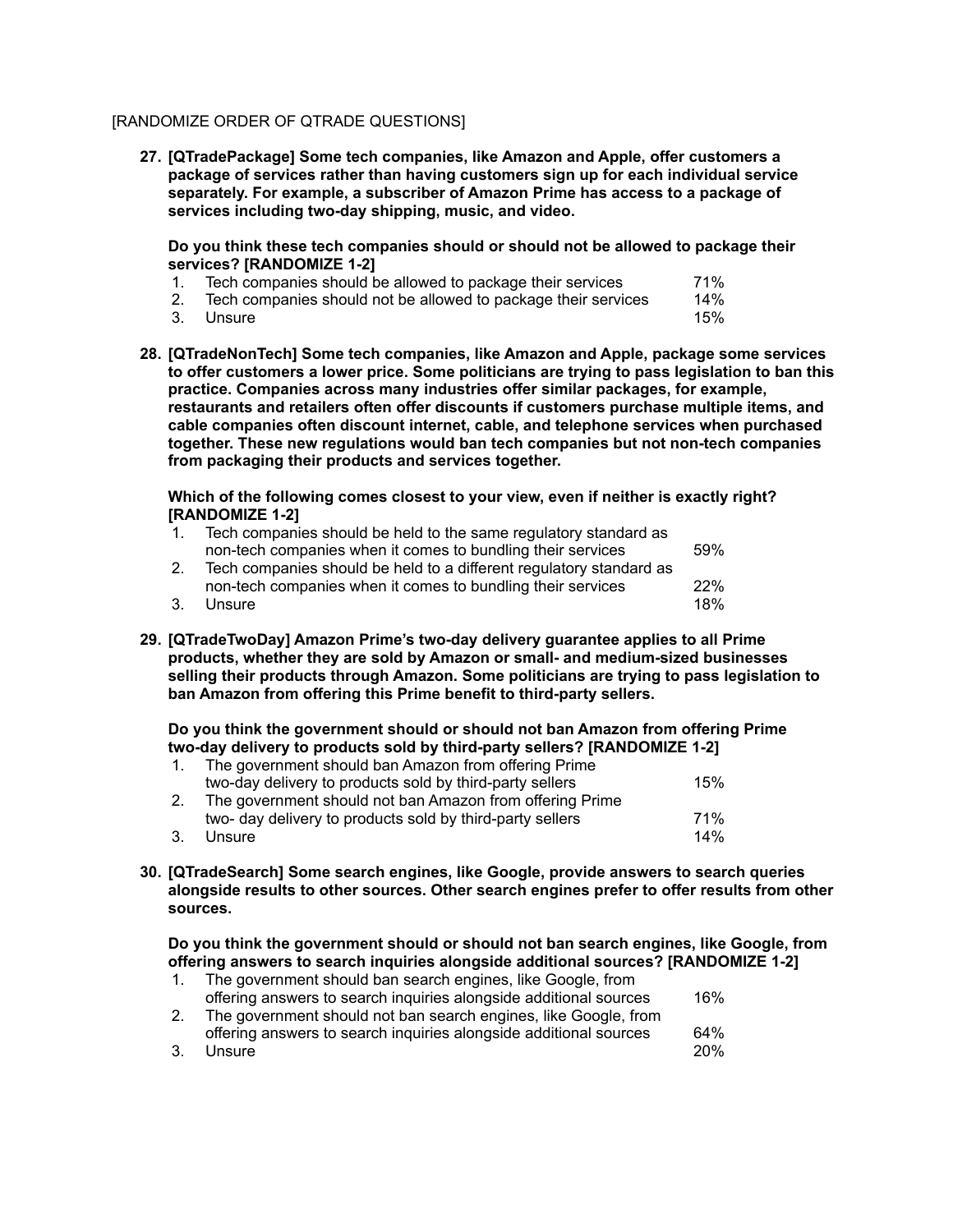**31. [QTradeApp] Some app stores, like Apple's, review app submissions from developers to ensure their users aren't scammed or otherwise harmed by a bad app. Critics of this model argue that it's unfair for these app stores to prevent certain developers and apps from being available on their app stores.**

**Do you think the tech companies that run app stores should or should not be allowed to refuse to host apps they deem unsafe for their customers? [RANDOMIZE 1-2]**

|    | Tech companies that run app stores should be allowed to refuse |     |
|----|----------------------------------------------------------------|-----|
|    | to host apps they deem unsafe for their customers              | 65% |
|    | Tech companies that run app stores should not be allowed to    |     |
|    | refuse to host apps they deem unsafe for their customers       | 19% |
| 3. | Unsure                                                         | 16% |

**32. [QTradeSafety] In recent years, large tech companies have invested billions of dollars in safety efforts to root out bad actors online, targeting bullying, harassment, and sexual predators who prey on minors. Supporters of proposed regulations on technology companies say that they need to be broken up into smaller companies to hold them accountable for content issues, while opponents say that their size is what makes it possible to invest in efforts to protect users and remove harmful content, something that would be harder for smaller companies.**

**Do you think that breaking up tech companies to make them smaller would make the internet safer, less safe, or would it make no difference? [RANDOMIZE 1-2]**

| 1. Safer         | 23% |
|------------------|-----|
| 2. Less safe     | 24% |
| 3. No difference | 36% |
| 4. Unsure        | 18% |

**33. [QTradeBrand] Retailers often promote their store-branded products such as Walmart's Great Value, Target's Room Essential, and CVS's Live Better at the end of an aisle in a store or on the first page of search results on the company's website. Some politicians want to prohibit only Amazon from promoting their branded products in a similar way.**

**Do you think the government should or should not ban Amazon from promoting its store-banded products? [RANDOMIZE 1-2]**

|    | The government should ban Amazon from promoting its     |     |
|----|---------------------------------------------------------|-----|
|    | store-branded products                                  | 15% |
|    | The government should not ban Amazon from promoting its |     |
|    | store-branded products                                  | 69% |
| 3. | Unsure                                                  | 16% |

**34. [QTradeData] Do you think Congress should or should not pass legislation that would force select tech companies like Apple and Google to give other companies, including foreign actors, access to their users' data? [RANDOMIZE 1-2]**

| 1. Congress should pass this legislation     | <b>20%</b> |
|----------------------------------------------|------------|
| 2. Congress should not pass this legislation | 62%        |
| 3. Unsure                                    | 18%        |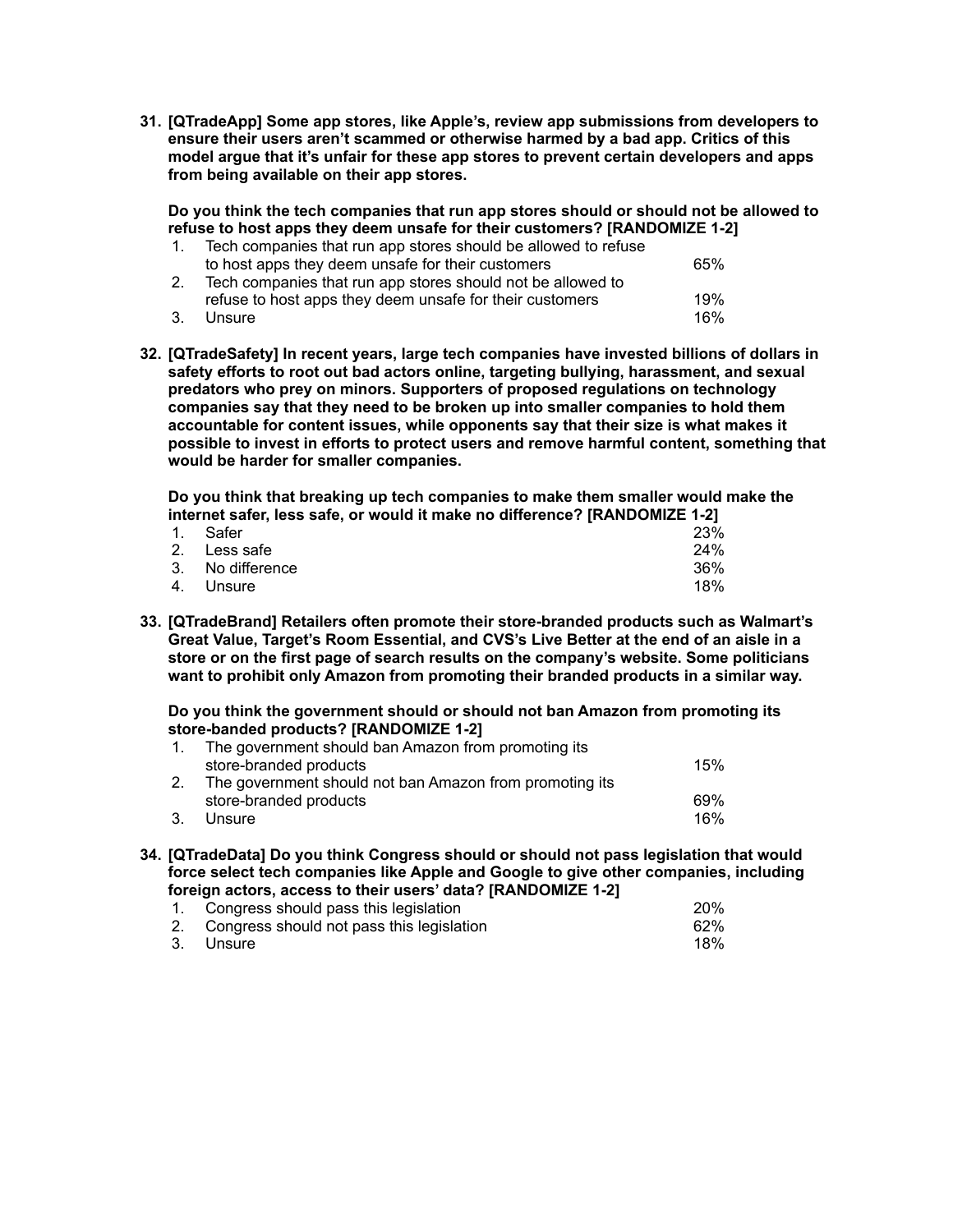| 35. [QTradePrivacy] When considering proposals to regulate the tech industry, how important<br>is it to you that Congress does not pass laws that make it harder for companies to protect |                                                                                            |                  |  |  |  |
|-------------------------------------------------------------------------------------------------------------------------------------------------------------------------------------------|--------------------------------------------------------------------------------------------|------------------|--|--|--|
|                                                                                                                                                                                           | your privacy and data? [RANDOMIZE SCALE 1-4, 4-1]                                          |                  |  |  |  |
|                                                                                                                                                                                           | <b>VERY/SOMEWHAT IMPORTANT</b>                                                             | 76%              |  |  |  |
|                                                                                                                                                                                           | NOT VERY IMPORTANT OT IMPORTANT AT ALL                                                     | 11%              |  |  |  |
| 1.                                                                                                                                                                                        | Very important                                                                             | 53%              |  |  |  |
| 2.                                                                                                                                                                                        | Somewhat important                                                                         | 23%              |  |  |  |
| 3.                                                                                                                                                                                        | Not very important                                                                         | 8%               |  |  |  |
| 4.                                                                                                                                                                                        | Not important at all                                                                       | 3%               |  |  |  |
| 5.                                                                                                                                                                                        | Unsure                                                                                     | 13%              |  |  |  |
|                                                                                                                                                                                           | 36. [QReasonsAgainst] Regardless of whether you agree or disagree with new laws to break   |                  |  |  |  |
|                                                                                                                                                                                           | up big technology companies, which one or two of these reasons would you consider to       |                  |  |  |  |
|                                                                                                                                                                                           | be the best reasons NOT to pass such laws? Select up to two. [RANDOMIZE 1-7] [SELECT       |                  |  |  |  |
|                                                                                                                                                                                           | <b>MULTIPLE, UP TO TWO]</b>                                                                |                  |  |  |  |
| 1.                                                                                                                                                                                        | The government has far more important things to do                                         | 35%              |  |  |  |
| 2.                                                                                                                                                                                        | They would threaten services that I rely on, like Amazon Prime                             |                  |  |  |  |
|                                                                                                                                                                                           | and Google Maps                                                                            | 22%              |  |  |  |
| 3.                                                                                                                                                                                        | They would make the online services I use more expensive                                   | 21%              |  |  |  |
| 4.                                                                                                                                                                                        | They would make American technology companies less                                         |                  |  |  |  |
|                                                                                                                                                                                           | competitive against foreign companies                                                      | 20%              |  |  |  |
| 5.                                                                                                                                                                                        | They would endanger my privacy                                                             | 19%              |  |  |  |
| 6.                                                                                                                                                                                        | They would unfairly regulate certain practices by technology                               |                  |  |  |  |
|                                                                                                                                                                                           | companies, but not regulate the same practices used by                                     |                  |  |  |  |
|                                                                                                                                                                                           | brick-and-mortar retailers                                                                 | 18%              |  |  |  |
| 7.                                                                                                                                                                                        | They would make the internet less safe                                                     | 13%              |  |  |  |
| 8.<br>9.                                                                                                                                                                                  | None of these<br>Unsure                                                                    | 6%<br>11%        |  |  |  |
|                                                                                                                                                                                           |                                                                                            |                  |  |  |  |
|                                                                                                                                                                                           | 37. [Q2020Ballot] For which candidate did you vote in the 2020 presidential election?      |                  |  |  |  |
|                                                                                                                                                                                           | [RANDOMIZE 1-2]                                                                            |                  |  |  |  |
| 1.                                                                                                                                                                                        | Donald Trump                                                                               | 45%              |  |  |  |
| 2.                                                                                                                                                                                        | Joe Biden                                                                                  | 49%              |  |  |  |
| 3.                                                                                                                                                                                        | Jo Jorgensen                                                                               | 1%               |  |  |  |
| 4.                                                                                                                                                                                        | <b>Howie Hawkins</b>                                                                       | $*9/0$           |  |  |  |
| 5.                                                                                                                                                                                        | Kanye West                                                                                 | $*9/0$<br>$*9/0$ |  |  |  |
| 6.                                                                                                                                                                                        | Someone else                                                                               |                  |  |  |  |
| 7.<br>8.                                                                                                                                                                                  | I did not vote                                                                             | 4%<br>1%         |  |  |  |
|                                                                                                                                                                                           | Unsure                                                                                     |                  |  |  |  |
|                                                                                                                                                                                           | 38. [QParty] Regardless of how you typically vote, would you say you consider yourself a ? |                  |  |  |  |
|                                                                                                                                                                                           | [RANDOMIZE SCALE 1-5, 5-1]                                                                 |                  |  |  |  |
|                                                                                                                                                                                           | STRONG OT VERY STRONG REPUBLICAN                                                           | 35%              |  |  |  |
|                                                                                                                                                                                           | STRONG OT VERY STRONG DEMOCRAT                                                             | 38%              |  |  |  |
| 1.<br>2.                                                                                                                                                                                  | Strong Republican                                                                          | 24%<br>11%       |  |  |  |
| 3.                                                                                                                                                                                        | Not very strong Republican<br>Independent                                                  | 24%              |  |  |  |
| 4.                                                                                                                                                                                        | Not very strong Democrat                                                                   | 10%              |  |  |  |
| 5.                                                                                                                                                                                        | <b>Strong Democrat</b>                                                                     | 28%              |  |  |  |
|                                                                                                                                                                                           |                                                                                            |                  |  |  |  |

- 6. A member of another party 1% and 1%
- 7. Unsure 2%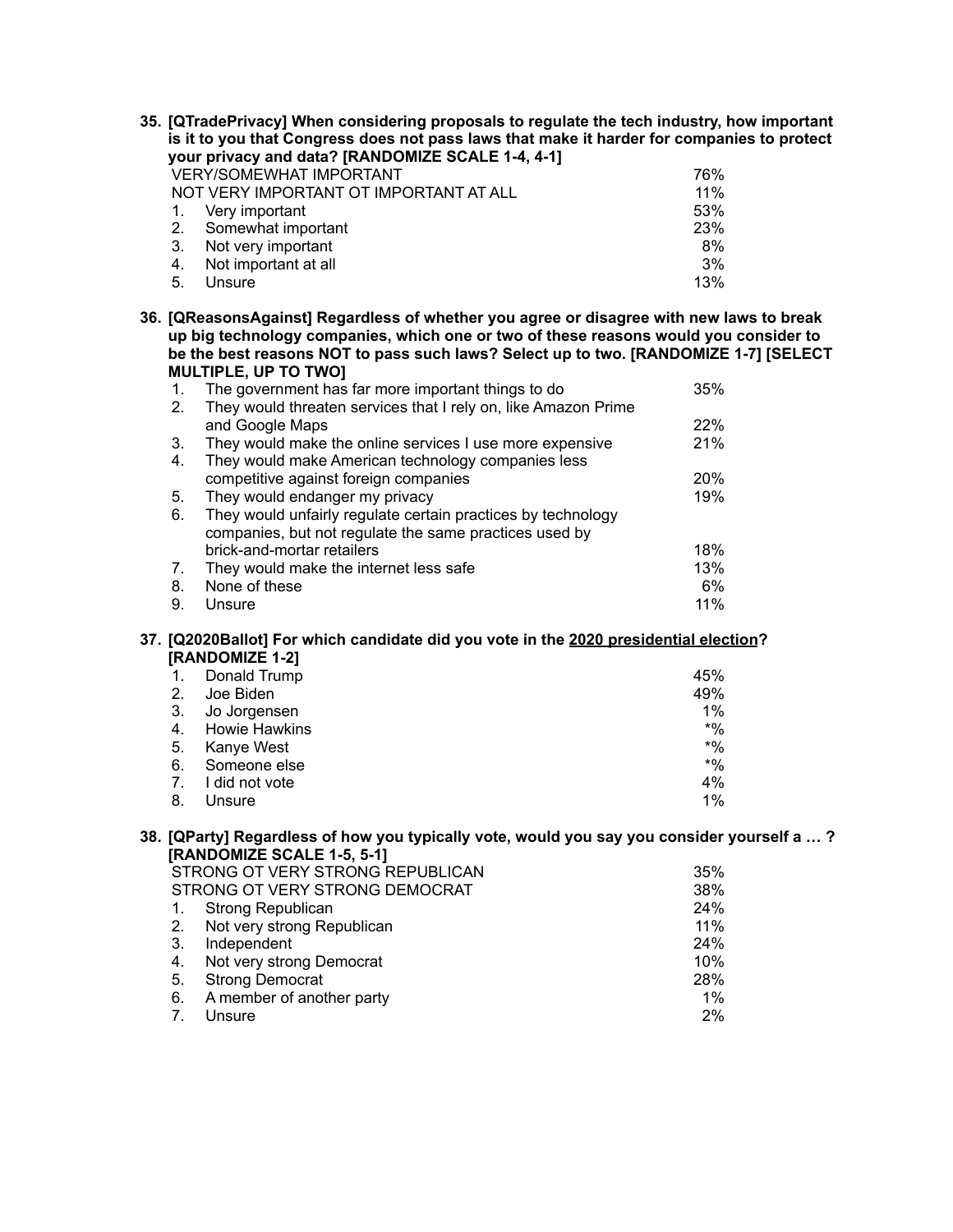# *[ONLY SHOW TO QPARTY = 3. INDEPENDENT OR 7. UNSURE]*

| 39. [QPartyLean] Which of the following statements would you say best describes you? |  |
|--------------------------------------------------------------------------------------|--|
| [RANDOMIZE SCALE 1-4, 4-1]                                                           |  |

|    |                                                             | $(n=1, 189)$ |
|----|-------------------------------------------------------------|--------------|
|    | TOTAL VOTES FOR REPUBLICANS                                 | 28%          |
|    | TOTAL VOTES FOR DEMOCRATS                                   | 28%          |
| 1. | I almost always vote for Republican candidates              | 9%           |
| 2. | I vote for Republicans more often than I vote for Democrats | 19%          |
| 3. | I vote for Democrats more often than I vote for Republicans | 19%          |
| 4. | I almost always vote for Democratic candidates              | 9%           |
| 5. | I vote equally for Democrats and Republicans                | 25%          |
| 6. | Unsure                                                      | 19%          |
|    | [QPartyConsolidated] QParty+QPartyLean                      |              |
| 1. | Total Republican+Republican-leaning Independents            | 42%          |
| 2. | Total Democratic+Democratic-leaning Independents            | 46%          |
| 3. | <b>Total Independent</b>                                    | 6%           |
| 4. | <b>Total Member of Another Party</b>                        | $1\%$        |
| 5. | Unsure                                                      | 5%           |

### **40. [QIdeology] Regardless of how you typically vote, would you say you consider yourself to be…? [RANDOMIZE SCALE 1-5, 5-1]**

| <b>VERY/SOMEWHAT CONSERVATIVE</b> |                       | 39% |
|-----------------------------------|-----------------------|-----|
| <b>VERY/SOMEWHAT LIBERAL</b>      |                       | 26% |
| $\mathbf{1}$ .                    | Very conservative     | 18% |
| 2 <sub>1</sub>                    | Somewhat conservative | 21% |
| 3.                                | Moderate              | 32% |
| 4.                                | Somewhat liberal      | 13% |
| 5.                                | Very liberal          | 13% |
| 6.                                | Unsure                | 4%  |

### **41. [QSocial] Which social media platforms or apps do you use? [SELECT MULTIPLE] [RANDOMIZE 1-10]**

|                 | Facebook                                                         | 74% |
|-----------------|------------------------------------------------------------------|-----|
| 2.              | YouTube                                                          | 67% |
| 3.              | Instagram                                                        | 41% |
| 4.              | <b>TikTok</b>                                                    | 28% |
| 5.              | Twitter                                                          | 27% |
| 6.              | Pinterest                                                        | 25% |
| 7.              | Snapchat                                                         | 22% |
| 8.              | LinkedIn                                                         | 20% |
| 9.              | WhatsApp                                                         | 18% |
| 10.             | Reddit                                                           | 13% |
| 11.             | Something else (Please specify)                                  | 1%  |
| 12 <sub>1</sub> | None of these                                                    | 9%  |
|                 | 42. [QIncome] Which range includes your annual household income? |     |

| 1. Less than \$30,000 per year    | 24%        |
|-----------------------------------|------------|
| 2. \$30,000 to \$49,999 per year  | <b>20%</b> |
| \$50,000 to \$74,999 per year     | 18%        |
| 4. \$75,000 to \$125,000 per year | 19%        |
| More than \$125,000 per year      | 15%        |
| 6. Prefer not to say              | 4%         |
|                                   |            |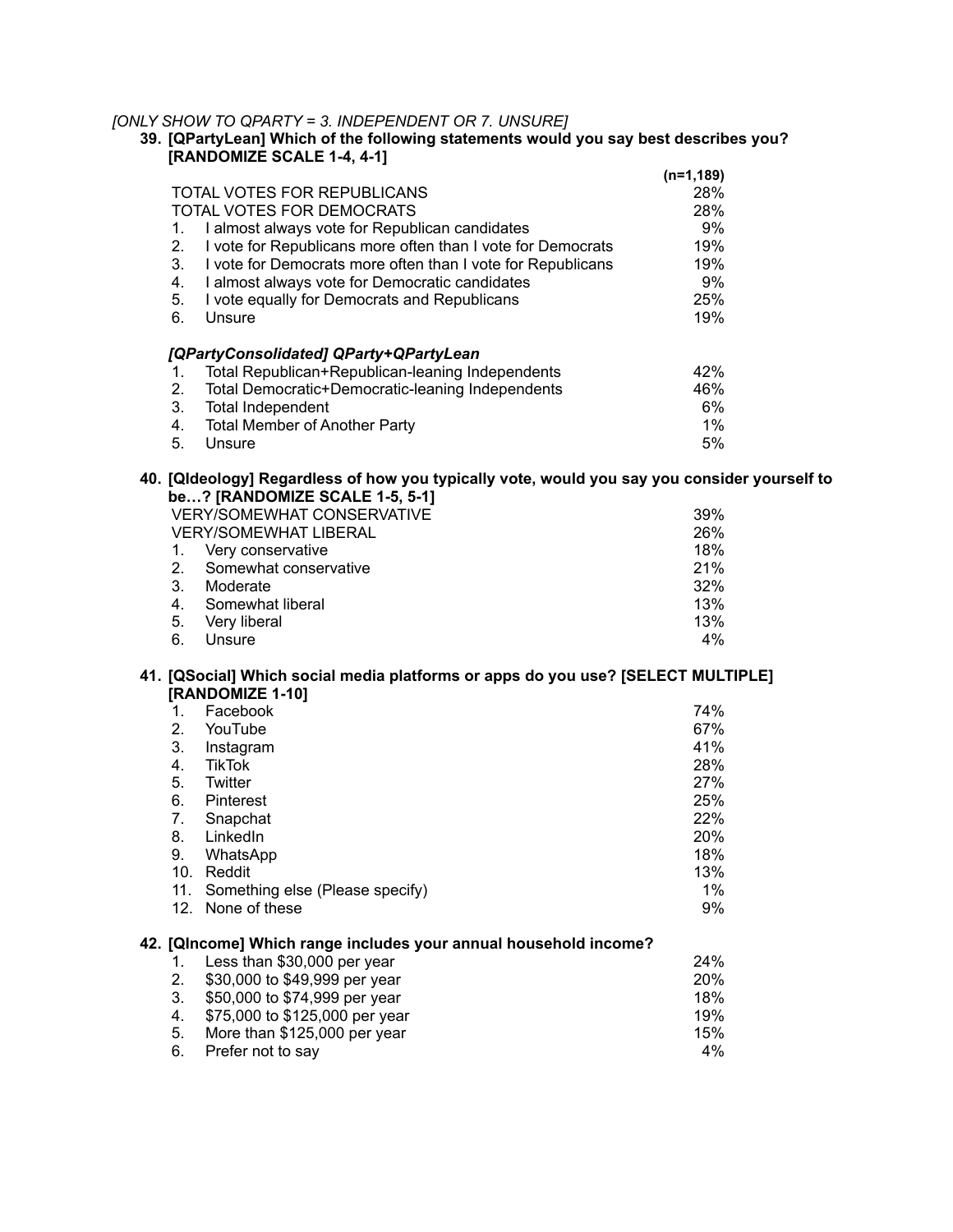|                                                                                                    | 43. [QUrbanRural] How would you describe the area in which you live?                 |        |  |  |  |
|----------------------------------------------------------------------------------------------------|--------------------------------------------------------------------------------------|--------|--|--|--|
| 1.                                                                                                 | City                                                                                 | 34%    |  |  |  |
| 2.                                                                                                 | Suburb near a city                                                                   | 39%    |  |  |  |
| 3.                                                                                                 | Small town not near a city                                                           | 11%    |  |  |  |
| 4.                                                                                                 | Rural or country area                                                                | 16%    |  |  |  |
|                                                                                                    |                                                                                      |        |  |  |  |
|                                                                                                    | 44. [QMarital] What is your current marital status?                                  |        |  |  |  |
| 1.                                                                                                 | Single, never married                                                                | 30%    |  |  |  |
| 2.                                                                                                 | Married                                                                              | 49%    |  |  |  |
| 3.                                                                                                 | Separated                                                                            | 2%     |  |  |  |
| 4.                                                                                                 | <b>Divorced</b>                                                                      | 12%    |  |  |  |
| 5.                                                                                                 | Widowed                                                                              | 6%     |  |  |  |
| 6.                                                                                                 | Prefer not to say                                                                    | 1%     |  |  |  |
|                                                                                                    | 45. [QKids] Do you currently have children under the age of 18 in your home?         |        |  |  |  |
| $1_{-}$                                                                                            | Yes                                                                                  | 31%    |  |  |  |
| 2.                                                                                                 | <b>No</b>                                                                            | 68%    |  |  |  |
| 3.                                                                                                 | Prefer not to say                                                                    | 1%     |  |  |  |
|                                                                                                    |                                                                                      |        |  |  |  |
|                                                                                                    | 46. [QRegVote] Are you at least 18 years old and registered to vote?                 |        |  |  |  |
| 1.                                                                                                 | Yes                                                                                  | 100%   |  |  |  |
| 2.                                                                                                 | <b>No</b>                                                                            |        |  |  |  |
| 3 <sub>1</sub>                                                                                     | Unsure                                                                               |        |  |  |  |
|                                                                                                    | 47. [QState] In what state do you live?                                              |        |  |  |  |
| 1.                                                                                                 | <b>States in the Northeast</b>                                                       | 18%    |  |  |  |
| 2.                                                                                                 | States in the Midwest                                                                | 23%    |  |  |  |
| 3.                                                                                                 | States in the South                                                                  | 37%    |  |  |  |
| 4.                                                                                                 | States in the West                                                                   | 22%    |  |  |  |
|                                                                                                    |                                                                                      |        |  |  |  |
|                                                                                                    | 48. [QIndustry] Do you or does anyone in your household work in any of the following |        |  |  |  |
|                                                                                                    | industries? [SELECT MULTIPLE] [RANDOMIZE 1-7]                                        | 5%     |  |  |  |
| 1.                                                                                                 | Technology                                                                           |        |  |  |  |
| 2.                                                                                                 | <b>Sales</b>                                                                         | 6%     |  |  |  |
| 3.                                                                                                 | Healthcare or the pharmaceutical industry                                            | 9%     |  |  |  |
| 4 <sub>1</sub>                                                                                     | Journalism or the media                                                              |        |  |  |  |
| 5.                                                                                                 | Food service or the restaurant industry                                              | 7%     |  |  |  |
| 6.                                                                                                 | Market research                                                                      |        |  |  |  |
| 7.                                                                                                 | <b>Public relations</b>                                                              |        |  |  |  |
| 8.                                                                                                 | None of these                                                                        | 77%    |  |  |  |
| 49. [QGender] Do you describe yourself as a man, a woman, or in some other way?<br>[RANDOMIZE 1-2] |                                                                                      |        |  |  |  |
| 1.                                                                                                 | Man                                                                                  | 47%    |  |  |  |
| 2.                                                                                                 | Woman                                                                                | 53%    |  |  |  |
| 3.                                                                                                 | In some other way                                                                    | $*9/0$ |  |  |  |
|                                                                                                    |                                                                                      |        |  |  |  |
| 50. [QRace] What is your race or ethnicity? [SELECT MULTIPLE] [RANDOMIZE 1-6]                      |                                                                                      |        |  |  |  |
| 1.                                                                                                 | White                                                                                | 73%    |  |  |  |
| 2.                                                                                                 | <b>Black or African American</b>                                                     | 14%    |  |  |  |
| 3.                                                                                                 | Hispanic or Latino                                                                   | 11%    |  |  |  |
| 4.                                                                                                 | Asian                                                                                | 5%     |  |  |  |
| 5.                                                                                                 | Native American or Alaska Native                                                     | 3%     |  |  |  |
| 6.                                                                                                 | Native Hawaiian or Other Pacific Islander                                            | $1\%$  |  |  |  |
| 7.                                                                                                 | Something else                                                                       | 1%     |  |  |  |